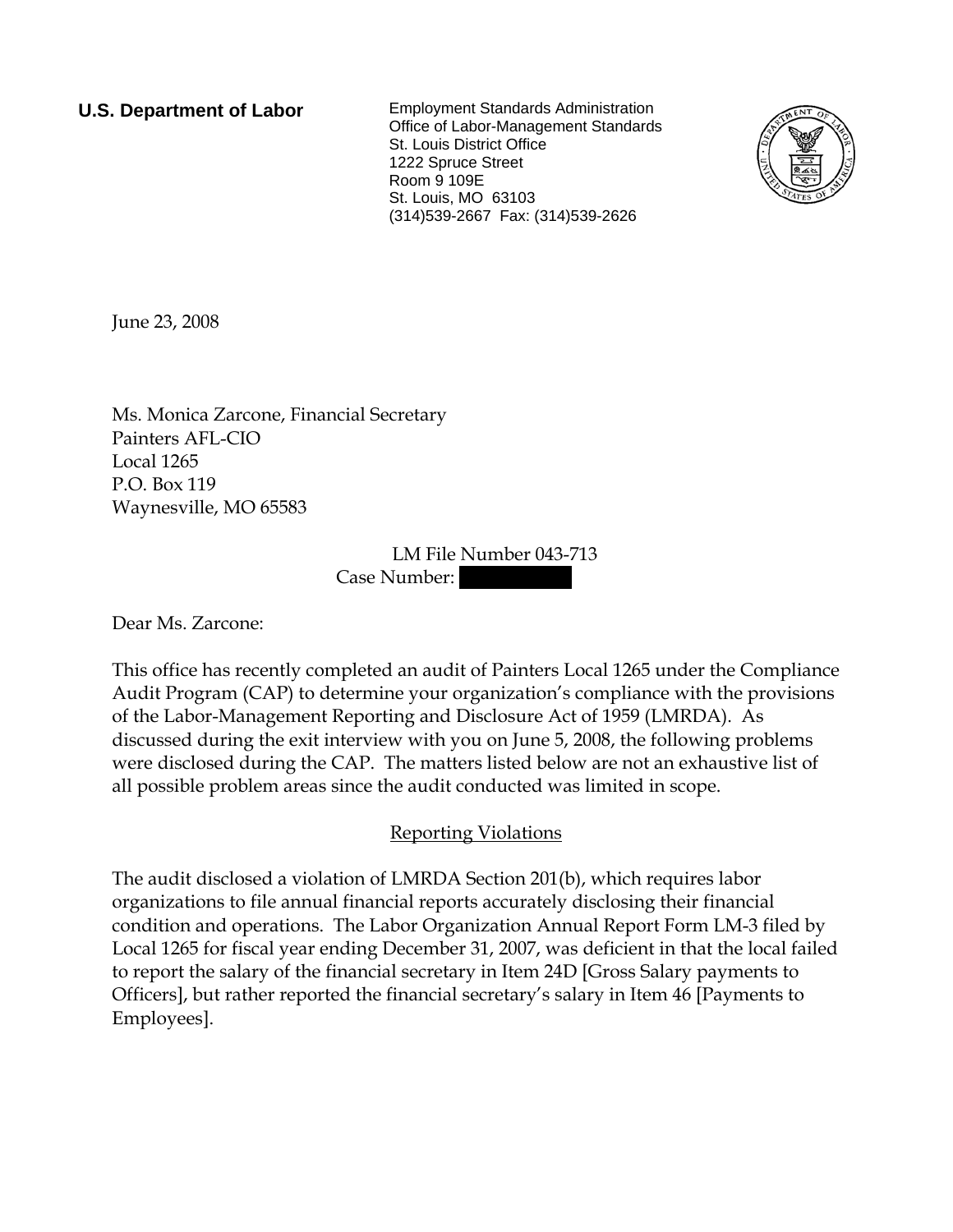Ms. Monica Zarcone June 23, 2008 Page 2 of 3

The union must report most direct disbursements to Local 1265 officers and some indirect disbursements made on behalf of its officers in Item 24. A "direct disbursement" to an officer is a payment made to an officer in the form of cash, property, goods, services, or other things of value. See the instructions for Item 24 for a discussion of certain direct disbursements to officers that do not have to be reported in Item 24. An "indirect disbursement" to an officer is a payment to another party (including a credit card company) for cash, property, goods, services, or other things of value received by or on behalf of an officer. However, indirect disbursements for temporary lodging (such as a union check issued to a hotel) or for transportation by a public carrier (such as an airline) for an officer traveling on union business should be reported in Item 48 (Office and Administrative Expense).

I am not requiring that Local 1265 file an amended LM report for 2007 to correct the deficient items, but Local 1265 has agreed to properly report the deficient items on all future reports it files with OLMS.

## **Other Violation**

Inadequate Bonding

The audit revealed a violation of LMRDA Section 502 (Bonding), which requires that union officers and employees be bonded for no less than 10 percent of the total funds those individuals or their predecessors handled during the preceding fiscal year.

Local 1265's officers and employees are currently bonded for \$25,000, but they must be bonded for at least \$26,352. Local 1265 should obtain adequate bonding coverage for its officers and employees immediately. Please provide proof of bonding coverage to this office as soon as possible, but not later than July 31, 2008.

I want to extend my personal appreciation to Painters Local 1265 for the cooperation and courtesy extended during this compliance audit. I recommend that you make sure this letter and the compliance assistance materials provided to you are passed on to future officers. If we can provide any additional assistance, please do not hesitate to call.

Sincerely,